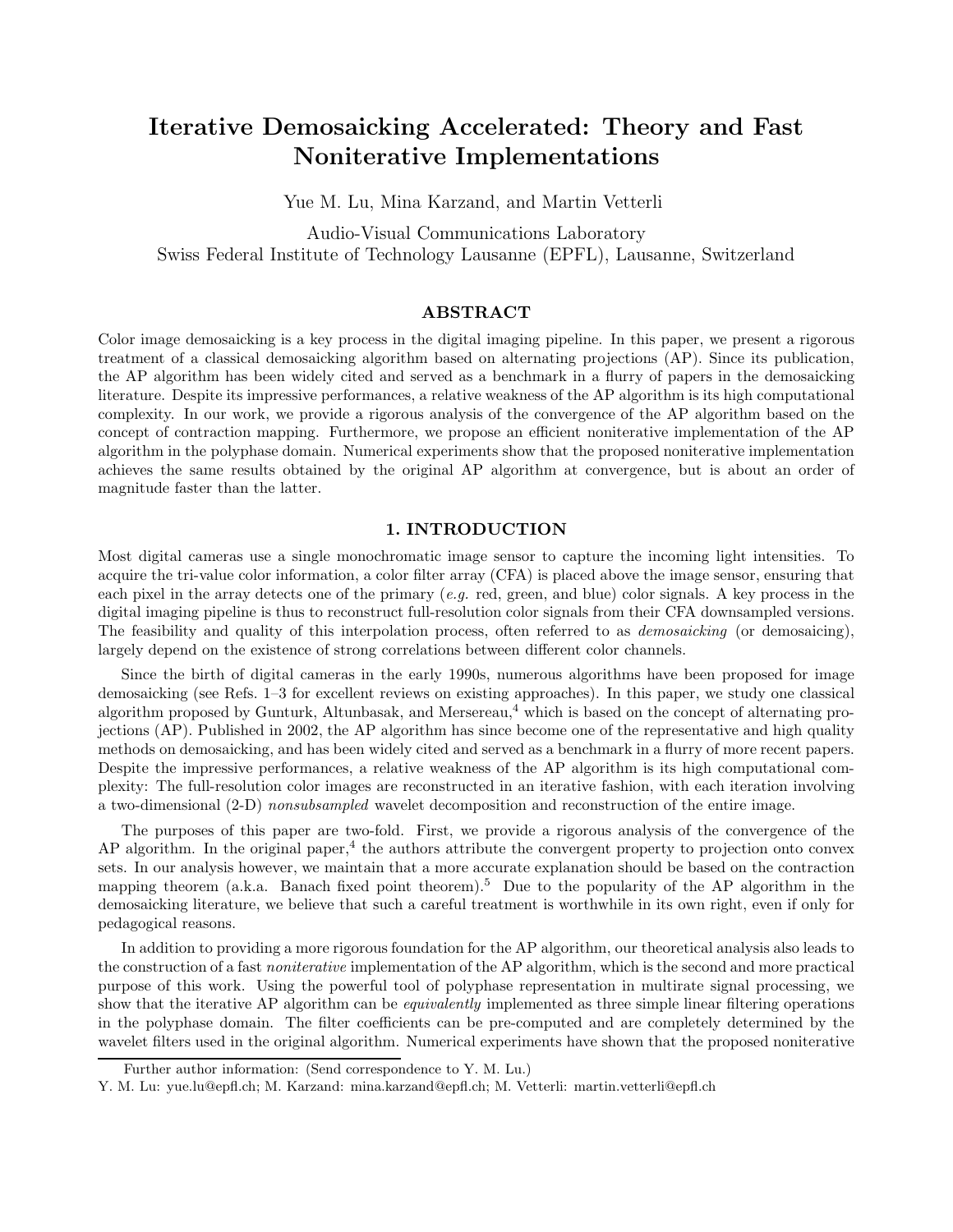

Figure 1. A portion of the Bayer color filter array. R, G, and B represent the red, green, and blue pixels, respectively.

implementation achieves the same results obtained by the original AP algorithm at convergence, but is about an order of magnitude faster than the latter.

The rest of this paper is organized as follows. We have a brief overview of the original AP algorithm in Section 2, which sets the ground for all subsequent discussions. We derive in Section 3 a compact representation of the AP algorithm in the polyphase domain, and provide a rigorous analysis of its convergence based on the contraction mapping theorem. Section 4 presents a fast noniterative implementation of the AP algorithm. We conclude the paper in Section 5. Due to space limitations, we only present the proofs for the most important results in this paper, and leave the proofs for all other results to Ref. 6.

Notation: Throughout the paper, we regard grayscale images  $x[n]$ , with  $n \stackrel{\text{def}}{=} (n_1, n_2)$ , as vectors in  $\ell^2(\mathbb{Z}^2)$ , *i.e.*, the linear space of square-summable sequences. The 2-D Z-transform of  $x[n]$  is defined as

$$
X(\boldsymbol{z}) = \sum_{\boldsymbol{n}\in\mathbb{Z}^2} x[\boldsymbol{n}] \, \boldsymbol{z}^{-\boldsymbol{n}},
$$

where  $z^{-n} \stackrel{\text{def}}{=} z_1^{-n_1} z_2^{-n_2}$ . Specializing to the unit sphere, we have  $z = e^{j\omega} \stackrel{\text{def}}{=} (e^{j\omega_1}, e^{j\omega_2})$ , and hence  $X(e^{j\omega})$ represents the Fourier transform of  $x[n]$ . Finally, we denote by  $\mathbb{1}_{\mathcal{D}}(\omega)$  the indicator function of a domain  $\mathcal{D}$ , *i.e.*,  $1_{\mathcal{D}}(\omega) = 1$  if  $\omega \in \mathcal{D}$  and  $1_{\mathcal{D}}(\omega) = 0$  otherwise.

### 2. BACKGROUND AND PROBLEM STATEMENT

In this section, we first briefly overview the original AP demosaicking algorithm,<sup>4</sup> and then explicitly state the key problems that we want to address in this work.

#### 2.1 Demosaicking by Alternating Projections

Figure 1 shows the sampling pattern of the widely used Bayer CFA.<sup>7</sup> Let  $s[n]$  denote the raw sensor measurements obtained from the CFA, and let  $r[n], q[n], b[n]$  represent the full-resolution red, green, and blue color channels, respectively. The goal of the AP demosaicking algorithm is to estimate these full-resolution color images from  $s[n]$ .

Similar to many other demosaicking schemes in the literature, the AP algorithm starts by obtaining an estimate of the full-resolution green channel, which is then used in the subsequent estimation of the missing red and blue pixels. This two-step strategy is justified by the fact that the green channel in the Bayer CFA has twice the sampling density as that of the red or blue channels (see Figure 1), and hence is relatively easier to reconstruct. In the AP algorithm, the green channel is initially estimated by an edge-directed interpolation scheme (such as the one proposed in Ref. 8), followed by a subband-based update step. We omit further descriptions of this update step, whose details can be found in Ref. 4.

In this work, our focus is on how the AP algorithm iteratively interpolates the missing red and blue pixels, with alternations between two constraint sets. For simplicity, we only concentrate on the case of red pixels throughout the paper. The processing for the blue pixels can be easily inferred by symmetry.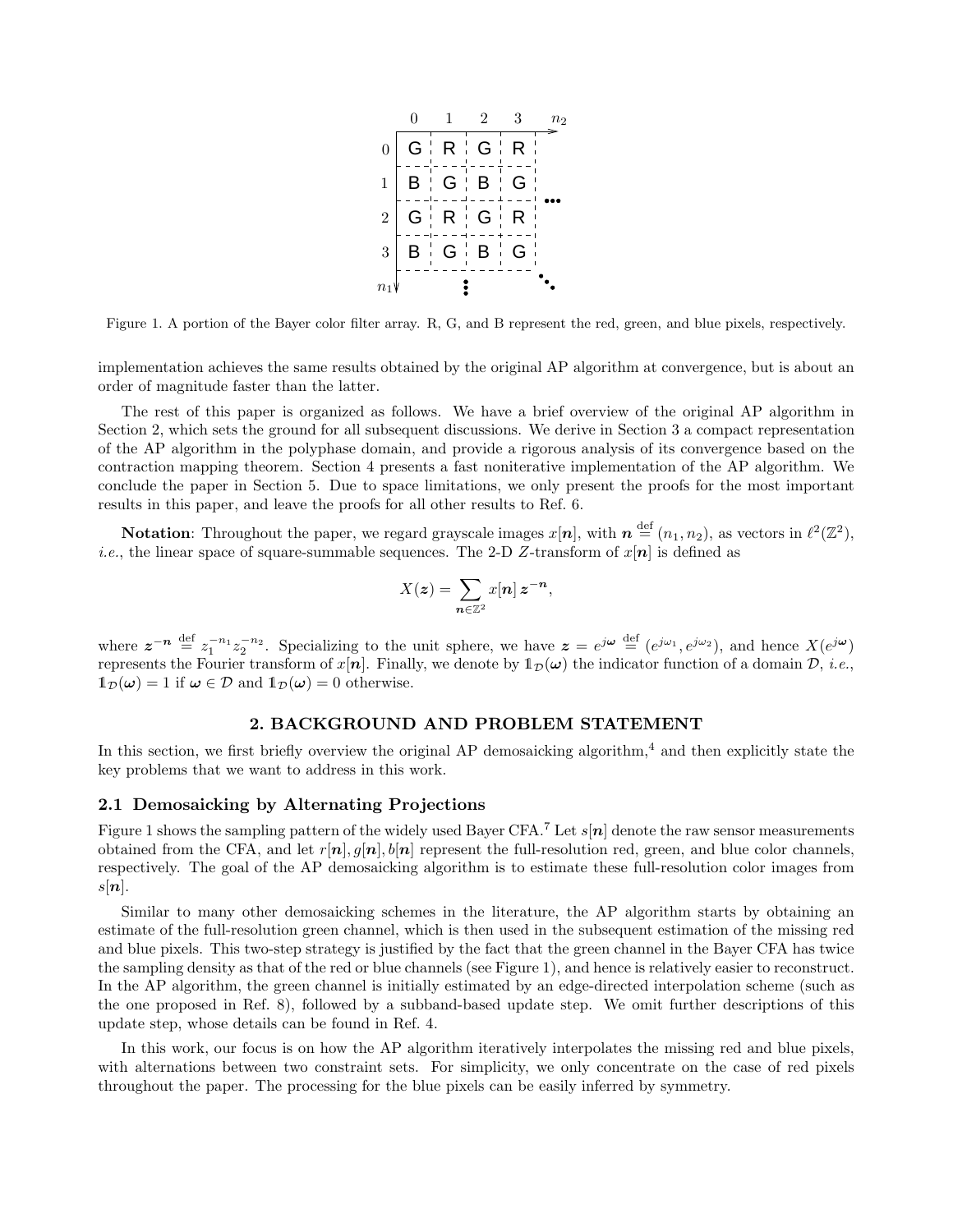

Figure 2. A generic 2-D perfect reconstruction filter bank with one lowpass channel  $[A_0(z)]$  and  $S_0(z)]$  and N highpass channels  $[A_i(z)]$  and  $S_i(z)]$  for  $i = 1...N$ .

The first constraint introduced by the AP algorithm exploits the correlation between the highpass (*i.e.* "detail") subbands of the green and red channels. Consider a generic 2-D filter bank shown in Figure 2, which decomposes an input image  $x[n]$  into one lowpass subband  $x_L[n]$  and N different highpass subbands  $x_{Hi}[n]$  for  $i = 1...N$ . The sets of analysis filters  $\{A_i(z)\}\$ and synthesis filters  $\{S_i(z)\}\$  satisfy the perfect reconstruction condition

$$
\sum_{i=0}^{N} A_i(z) S_i(z) \equiv 1.
$$
\n(1)

One concrete example of such a filter bank is the 2-D undecimated wavelet transform used in Ref 4. With one level of wavelet decomposition, we obtain one lowpass channel and three highpass channels. Meanwhile, the channel filters are all separable products of 1-D filters.

Based on the observation<sup>4</sup> that the highpass subbands of the green and red channels of a natural image tend to be very similar, the AP algorithm proposes to search for full-resolution red images within the following "detail" constraint set:

$$
\mathcal{C}_d \stackrel{\text{def}}{=} \{x[\boldsymbol{n}] : |(a_i * x)[\boldsymbol{n}] - (a_i * \widehat{g})[\boldsymbol{n}]| \leq T, \text{ for } 1 \leq i \leq N\},\tag{2}
$$

where  $a_i[n]$  is the *i*th highpass analysis filter in Figure 2,  $\hat{g}[n]$  is the previously estimated full-resolution green<br>channel and  $T$  is a thus half indication have "indica" the two simples hard has In mostics it is channel, and  $T$  is a threshold indicating how "similar" the two signals should be. In practice, it is often sufficient to set T to zero, which works well when the red and green channels are strongly correlated.

To enforce the constraint defined in (2) (with  $T = 0$ ), the AP algorithm employs a detail update operator  $P_d: \ell^2(\mathbb{Z}^2) \longrightarrow \ell^2(\mathbb{Z}^2)$ , defined in the transform domain as

$$
y[\boldsymbol{n}] = (P_d x)[\boldsymbol{n}] \Rightarrow Y(\boldsymbol{z}) = S_0(\boldsymbol{z}) \left( A_0(\boldsymbol{z}) X(\boldsymbol{z}) \right) + \sum_{i=1}^N S_i(\boldsymbol{z}) \left( A_i(\boldsymbol{z}) \widehat{G}(\boldsymbol{z}) \right). \tag{3}
$$

The above formulation can be intuitively understood by referring to Figure 2. For any input image  $X(z)$ , the operator  $P_d$  takes the lowpass subband of X [*i.e.*  $A_0(z)X(z)$ ] and the highpass subbands of the previously estimated green channel  $\hat{G}$  [*i.e.*  $A_i(z)\hat{G}(z)$ ], and combine them through the synthesis filter bank to get the output  $Y(z)$ .

The formula (3) for the detail update operator can be simplified as follows. Let

$$
H(z) \stackrel{\text{def}}{=} S_0(z)A_0(z). \tag{4}
$$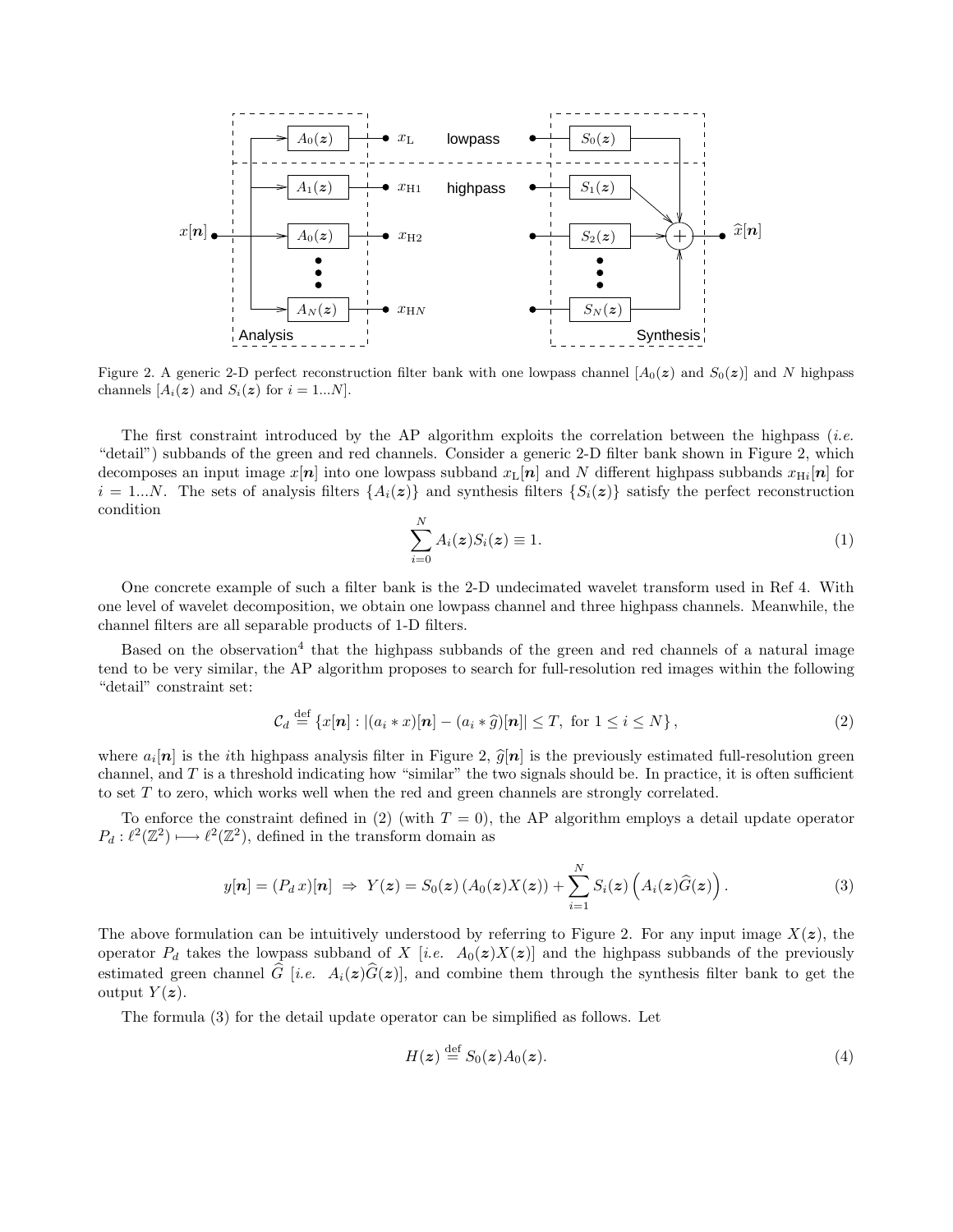It then follows from the perfect reconstruction property (1) of the filter bank that

$$
1 - H(z) = \sum_{i=1}^{N} A_i(z) S_i(z).
$$
 (5)

Substituting  $(4)$  and  $(5)$  into  $(3)$ , we get

$$
y[n] = (P_d x)[n] \Rightarrow Y(z) = H(z)X(z) + (1 - H(z))\widehat{G}(z). \tag{6}
$$

Compared with the original definition (3) for  $P_d$ , the proposed formula in (6) only requires the filtering of  $X(z)$ and  $\hat{G}(z)$  in the lowpass channel of the filter bank.

The second constraint that the AP algorithm employs is based on the available sensor measurements  $s[n]$ . More specifically, the interpolated red channel should belong to the following "observation" constraint set

$$
\mathcal{C}_o \stackrel{\text{def}}{=} \{x[\boldsymbol{n}] : x[\boldsymbol{n}] = s[\boldsymbol{n}], \text{ for } \boldsymbol{n} \in \Lambda_r \},\tag{7}
$$

where  $\Lambda_r \stackrel{\text{def}}{=} \{n = (2k_1, 2k_2 + 1) : \text{for all } k_1, k_2 \in \mathbb{Z}\}$  represents the locations of the red pixels in the Bayer CFA shown in Figure 1.

To enforce the above constraint, we can define the observation update operator  $P_o: \ell^2(\mathbb{Z}^2) \longrightarrow \ell^2(\mathbb{Z}^2)$  as follows

$$
y[n] = (P_o \, x)[n] = \begin{cases} s[n] & \text{if } n \in \Lambda_r, \\ x[n] & \text{otherwise.} \end{cases} \tag{8}
$$

In words, the operator  $P_o$  replaces the values of  $x[n]$  at the red pixel locations with the available sensor measurements, but leaves the rest of the pixels intact.

After defining the two update operators  $P_o$  and  $P_d$ , we can now summarize the main iterations of the AP algorithm as follows:

#### Algorithm 1 Interpolate the Missing Red Pixels by Alternating Projections<sup>4</sup>

**Input:** The sensor measurement  $s[n]$  from the Bayer CFA, and the estimated green channel  $\hat{g}[n]$ . **Output:** An estimated full-resolution red channel  $\hat{r}[n]$  of size M-by-N.

Use bilinear interpolation to obtain an initial estimate  $r^{(0)}[n]$  of the red channel.

Initialize the iteration number:  $k \leftarrow 0$ 

repeat

Enforce the detail constraint by having  $r^{(k+0.5)}[n] = (P_d r^{(k)})[n]$ . Enforce the observation constraint by having  $r^{(k+1)}[n] = (P_o r^{(k+0.5)})[n]$ .  $k \leftarrow k + 1$ 

**until** The mean squared error MSE  $\stackrel{\text{def}}{=} ||r^{(k)} - r^{(k-1)}||^2 / (MN)$  is smaller than a given threshold  $\delta$ . return  $\widehat{r}[n] = r^{(k)}[n]$ 

#### 2.2 Problem Statement

Starting from an initial estimate  $r^{(0)}[\boldsymbol{n}]$ , the AP algorithm described above generates a sequence of updated estimates  $\{r^{(1)}[n], r^{(2)}[n], r^{(3)}[n], \ldots\},\$  where

$$
r^{(k+1)}[n] = (P_o P_d r^{(k)})[n], \text{ for } k = 0, 1, 2, ...
$$

Numerical experiments indicate that the above iterative procedure converges within a small tolerance (MSE <  $\delta = 0.2$ ) after about 5 to 8 iterations. In Ref. 4, the authors attribute this desirable convergent property to the classical *alternating projection theorem*. We first recall the following facts about projections onto closed convex sets (POCS).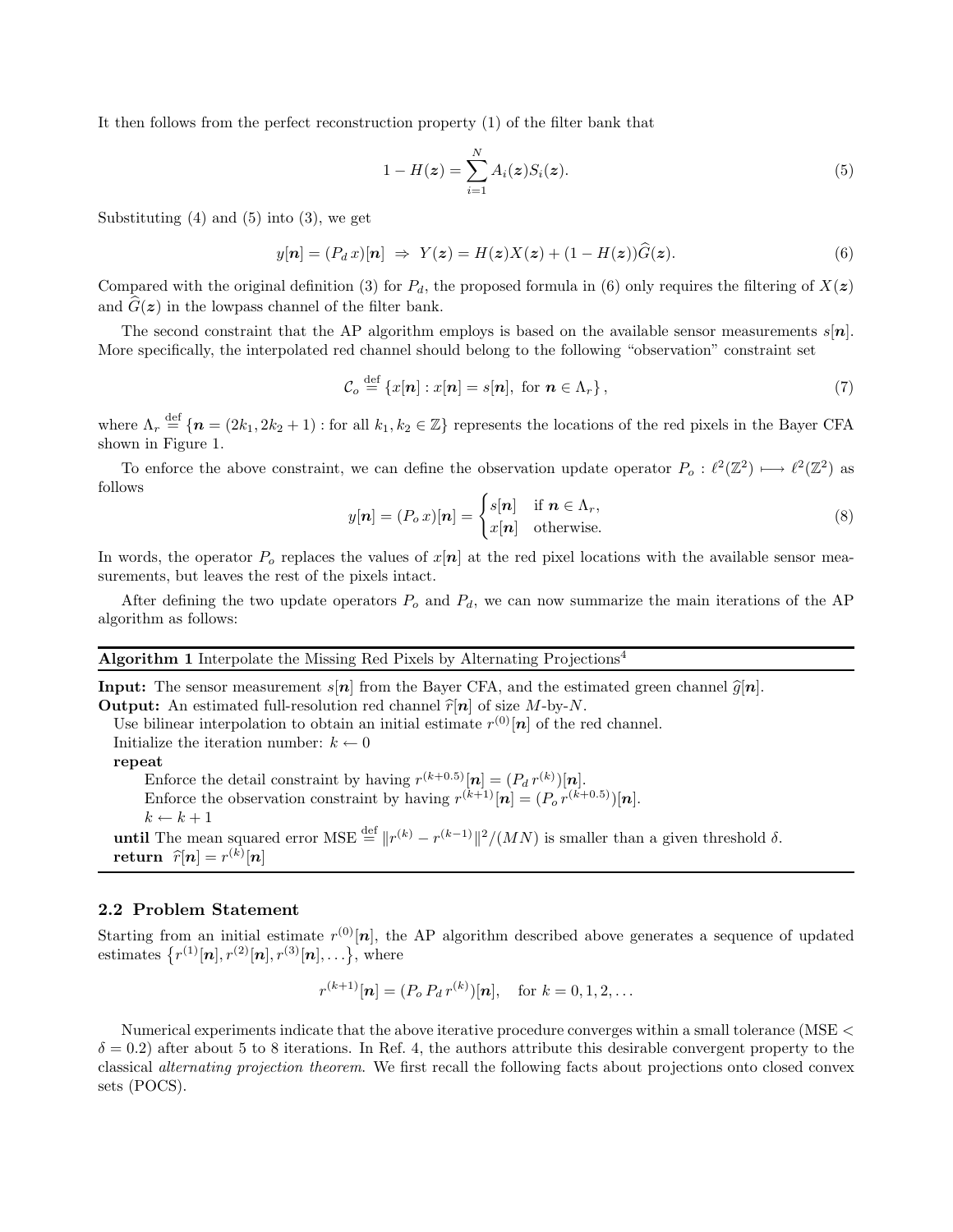DEFINITION 2.1. Let C be a closed convex set in a Hilbert space  $H$ . For any  $x \in \mathcal{H}$ , there exists a unique element  $y_x \in \mathcal{C}$  *such that* 

$$
||x - y_x|| \le ||x - z||, \quad for all z \in C.
$$

*We call the mapping*  $P_c : \mathcal{H} \longmapsto \mathcal{H}, P_c x \stackrel{def}{=} y_x$  *the* projection *operator onto* C.

THEOREM 2.2 (VON NEUMANN<sup>9</sup>). Let  $\mathcal{C}_1$  and  $\mathcal{C}_2$  be two closed convex sets in a Hilbert space  $\mathcal{H}$ , and  $P_{\mathcal{C}_1}$ and  $P_{\mathcal{C}_2}$  the corresponding projection operators. Suppose that  $\mathcal{C}_1 \cap \mathcal{C}_2 \neq \emptyset$ . For any  $x^{(0)} \in \mathcal{H}$ , the sequence  $\{x^{(k+1)} : x^{(k+1)} = \overline{P}_{\mathcal{C}_1} P_{\mathcal{C}_2} x^{(k)}\}_{k=0,1,2,...}$  *converges to the projection of*  $x^{(0)}$  *onto*  $\mathcal{C}_1 \cap \mathcal{C}_2$ , i.e.,

$$
\lim_{k \to \infty} \|x^{(k)} - P_{\mathcal{C}_1 \cap \mathcal{C}_2} x^{(0)}\| = 0.
$$

To invoke the above theorem in the context of the AP algorithm, one can easily verify that the two constraint sets  $\mathcal{C}_o$  and  $\mathcal{C}_d$  defined in Section 2.1 are closed and convex. Meanwhile, the observation operator  $P_o$  in (8) is indeed the projection (*i.e.* best approximation) onto  $\mathcal{C}_o$ . However, this is in general not the case for the detail update operator  $P_d$ .

PROPOSITION 1.  $P_d$  *is a projection operator* if and only if

$$
H(e^{j\boldsymbol{\omega}}) = \mathbb{1}_{\mathcal{D}}(\boldsymbol{\omega}),\tag{9}
$$

where  $H(e^{j\omega})$  is the filter defined in (4), and  $1_{\mathcal{D}}(\omega)$  is the indicator function defined on the frequency domain support  $\hat{\mathcal{D}}$  of  $H(e^{j\boldsymbol{\omega}})$ .

*Proof.* To show the necessity of (9), we suppose that  $P_d$  is a projection. Recall that a well-known property of projection operators is *idempotence*, *i.e.*,  $P_dP_d = P_d$ . From the definition of  $P_d$  in (6), we must have, for any input image  $\overline{X}(e^{j\boldsymbol{\omega}}),$ 

$$
H\left(HX + (1 - H)\widehat{G}\right) + (1 - H)\widehat{G} = HX + (1 - H)\widehat{G}.
$$
\n(10)

Note that we omit the argument  $e^{j\boldsymbol{\omega}}$  for simplicity of notation. It follows from (10) that

$$
H(1 - H)(\widehat{G} - X) = 0.
$$

Since the above equality holds for all possible input  $X$ , we must have

$$
H(e^{j\boldsymbol{\omega}})(1 - H(e^{j\boldsymbol{\omega}})) = 0,
$$

which implies that  $H(e^{j\omega})$  has binary-valued ideal frequency responses, *i.e.*,  $H(e^{j\omega}) = 1$  for  $\omega$  in the passband D and  $H(e^{j\omega}) = 0$  otherwise. The sufficiency of (9) is shown in Ref. 6.

REMARK 1. *Proposition 1 states that, for*  $P_d$  *to be a projection operator, the lowpass filter*  $H(e^{j\omega})$  *must be ideal in the frequency domain. Consequently,* h[n] *has to be a sinc-like filter in the spatial domain, and cannot have a finite impulse response (FIR).*

Example 1. *In Ref. 4, the authors use the following separable filters in the wavelet filter bank*

$$
a_0[\boldsymbol{n}] = \frac{1}{16} \begin{bmatrix} 1 & 2 & 1 \end{bmatrix} \otimes \begin{bmatrix} 1 & 2 & 1 \end{bmatrix}^T, \text{ and } s_0[\boldsymbol{n}] = \frac{1}{64} \begin{bmatrix} -1 & 2 & 6 & 2 & -1 \end{bmatrix} \otimes \begin{bmatrix} -1 & 2 & 6 & 2 & -1 \end{bmatrix}^T.
$$
 (11)

We show in Figure 3(a) the magnitude frequency response  $|H(e^{j\omega})| = |S_0(e^{j\omega})A_0(e^{j\omega})|$ . Evidently, since both  $a_0[n]$  and  $s_0[n]$  are FIR filters,  $|H(e^{j\omega})|$  is nonideal and does not satisfy (9), and thus  $P_d$  is not a projection *operator. Nevertheless, we know from numerical experiments that the AP algorithm based on this filter still converges after a small number of iterations.*

Example 2. *Another interesting fact about the AP algorithm is that the final result of the iteration process appears to be independent of the starting point. To demonstrate this phenomenon, we apply the AP algorithm to the standard test image "light house" from the Kodak set, with three different initial estimates for*  $r^{(0)}[\boldsymbol{n}]$ :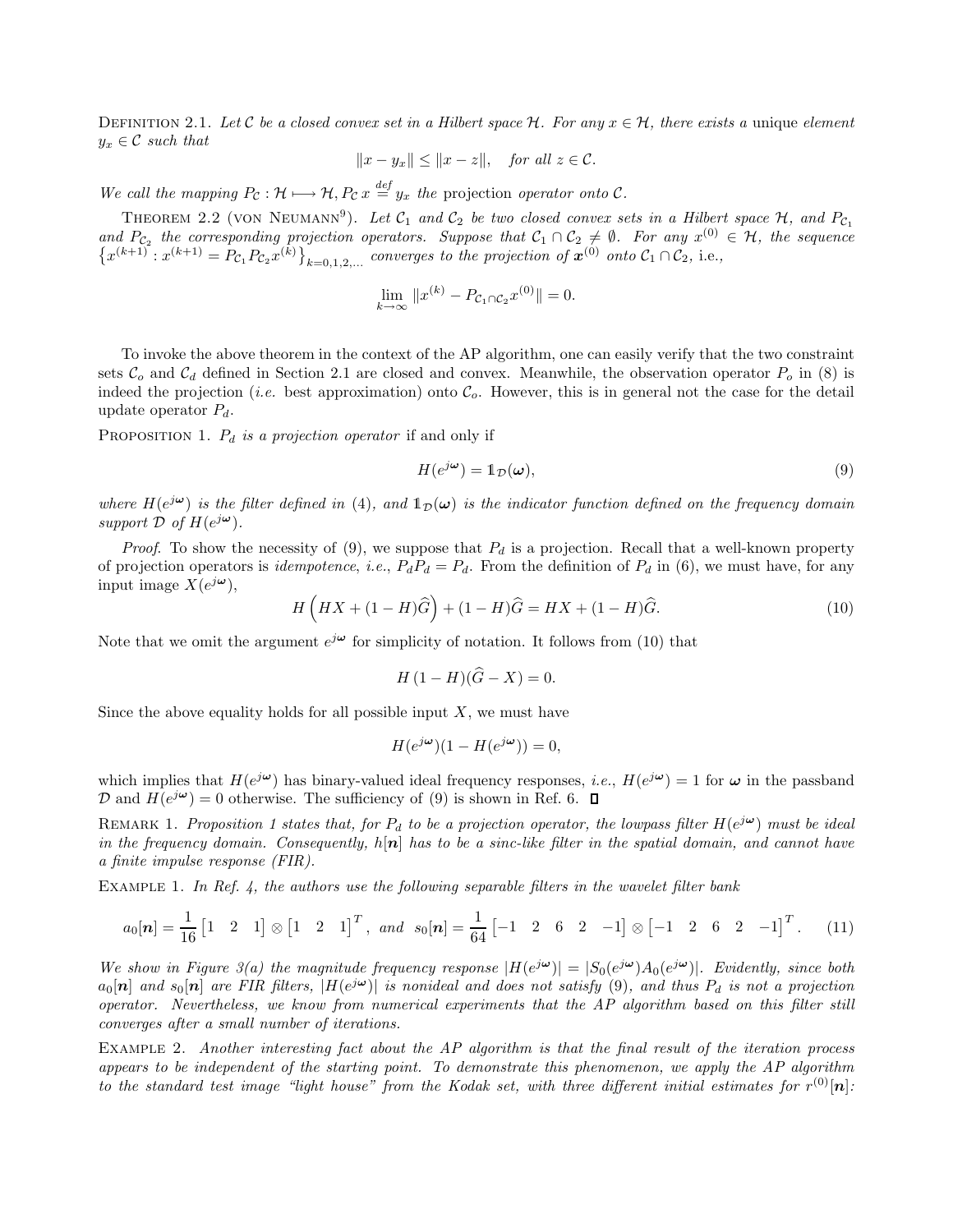

Figure 3. (a) The magnitude frequency response of the lowpass filter  $H(e^{j\omega})$  used in Ref. 4. It has a smooth transition band, and hence does not satisfy (9). (b) The convergence of the AP algorithm. The different choices of the initial estimates  $r^{(0)}[n]$  (solid line: bilinear interpolation, dash-dot line: all zero, dashed line: random) only affect the speed of convergence, but not the final convergence value.

*bilinear interpolation as in Ref. 4, all zeros, and i.i.d. random numbers uniformly distributed from* 0 *to* 255*. For each initial estimate, we carry out the iteration process as described in Algorithm 1 and calculate*

$$
\log_{10}\left(MSE^{(k)}\right) \stackrel{def}{=} \log_{10}\left(\|r^{(k)}[\boldsymbol{n}]-\widehat{r}_{BL}[\boldsymbol{n}]\|^2/(MN)\right),\,
$$

where  $r^{(k)}[n]$  is the estimated red channel at the kth iteration,  $\hat{r}_{BL}[n]$  is the convergence value obtained by *choosing bilinear interpolation as the starting point. The results are shown in Figure 3(b). We see that the different choices of the initial estimates only affect the speed of convergence, but all three processes eventually converge to the same result*  $\hat{r}_{BL}[\boldsymbol{n}]$ *.* 

The two examples presented above prompt us to ask the following questions:

- 1. We know that when  $H(e^{j\omega})$  does not have an ideal frequency response (which is always the case in practice), the detail update operator  $P_d$  is not a projection. What is then a rigorous explanation (other than the POCS) for the convergence of the AP algorithm?
- 2. For convergence, what conditions do we need to impose on  $H(e^{j\omega})$ ?
- 3. The convergence value of the iteration process appears to be unique, and does not depend on the starting points. Can we then directly reach the convergence result of the AP algorithm without going through iterations?

The remaining parts of this paper center around the rigorous analysis of the above questions. In particular, we answer the first two questions in Section 3 based on the contraction mapping theorem. The third question is addressed in Section 4, where we propose an efficient noniterative implementation of the AP algorithm.

# 3. THE CONVERGENCE OF THE AP ALGORITHM

In this section, we provide a rigorous analysis of the convergent property of the AP algorithm. Our theoretical analysis will be heavily based on the *polyphase representation*<sup>10,11</sup> of signals. To facilitate readers who are not familiar with this concept, we start our discussion by having a brief overview of this useful signal representation.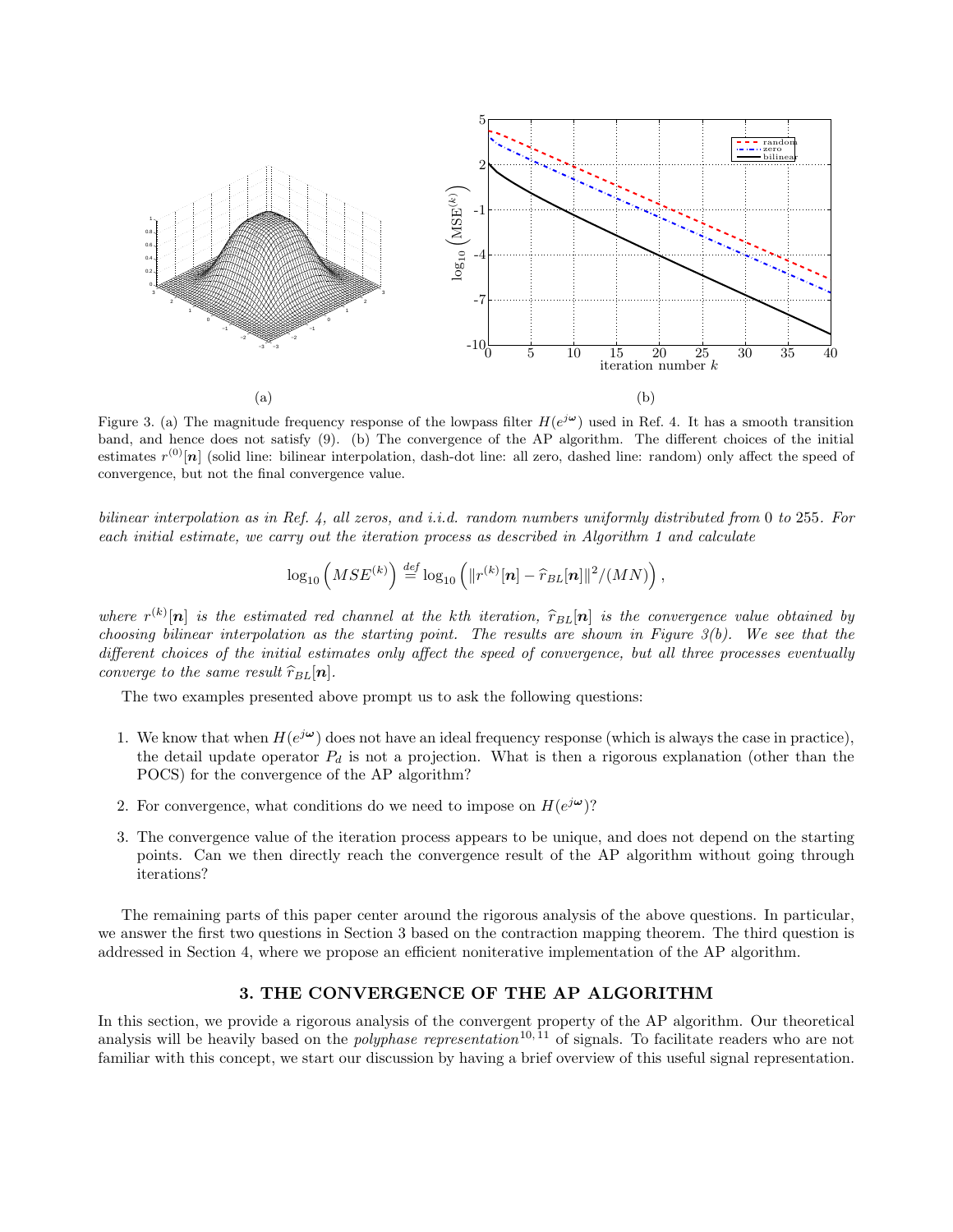

Figure 4. The sampling locations of the four polyphase components of a 2-D signal.

## 3.1 The Polyphase Representation

The polyphase representation (transform) is a powerful tool in multirate signal processing. It also plays a critical role in the derivations presented in later parts of this paper. For a 2-D image  $x[n]$ , we can decompose it into four *polyphase components*  $x_{00}[\boldsymbol{n}], x_{01}[\boldsymbol{n}], x_{10}[\boldsymbol{n}],$  and  $x_{11}[\boldsymbol{n}],$  defined as

$$
x_{i,j}[n_1, n_2] \stackrel{\text{def}}{=} x[2n_1 + i, 2n_2 + j], \quad \text{for } i, j \in \{0, 1\}.
$$
 (12)

As illustrated in Figure 4, the polyphase components in (12) are simply downsampled versions of the original signal  $x[n]$ . The sampling locations of all four polyphase components form a partition. Note that the mapping between the signal  $x[n]$  and its polyphase components is one-to-one. To go back to the original signal from its polyphase components, we can easily verify that

$$
X(z) = X_{00}(z^2) + z_2^{-1}X_{01}(z^2) + z_1^{-1}X_{10}(z^2) + z_1^{-1}z_2^{-1}X_{11}(z^2).
$$
\n(13)

The polyphase representation becomes especially handy when we try to describe the periodic sampling structures of color filter arrays. For example, the sampling patterns of the Bayer CFA (see Figure 1) can be succinctly described in the polyphase domain as follows:

$$
s_{00}[\boldsymbol{n}]=g_{00}[\boldsymbol{n}],\,\, s_{01}[\boldsymbol{n}]=r_{01}[\boldsymbol{n}],\,\, s_{10}[\boldsymbol{n}]=b_{10}[\boldsymbol{n}],\,\, \text{and}\,\, s_{11}[\boldsymbol{n}]=g_{11}[\boldsymbol{n}],
$$

where  $s[n]$  represents the sensor measurements.

To describe the filtering operation in the polyphase domain, consider two signals  $x[n], y[n]$  such that

$$
y[\boldsymbol{n}] = (h * x)[\boldsymbol{n}],\tag{14}
$$

for some filter  $h[n]$ . Denote by

$$
\boldsymbol{x}_p[n] \stackrel{\text{def}}{=} [x_{00}[n], x_{01}[n], x_{10}[n], x_{11}[n]]^T \quad \text{and} \quad \boldsymbol{X}_p(\boldsymbol{z}) \stackrel{\text{def}}{=} [X_{00}(\boldsymbol{z}), X_{01}(\boldsymbol{z}), X_{10}(\boldsymbol{z}), X_{11}(\boldsymbol{z})]^T \tag{15}
$$

the vector of all four polyphase components of  $x[n]$ , and the corresponding vector in the transform domain, respectively. Similarly, we can define  $y_p[n]$  and  $Y_p(z)$  for  $y[n]$  as well.

Lemma 3.1. *The filtering operation* (14) *can be described in the polyphase domain as*

$$
\boldsymbol{Y}_p(\boldsymbol{z}) = \boldsymbol{H}(\boldsymbol{z}) \, \boldsymbol{X}_p(\boldsymbol{z}),\tag{16}
$$

*where*

$$
\boldsymbol{H}(\boldsymbol{z}) \stackrel{def}{=} \begin{bmatrix} H_{00}(\boldsymbol{z}) & H_{01}(\boldsymbol{z}) z_2^{-1} & H_{10}(\boldsymbol{z}) z_1^{-1} & H_{11}(\boldsymbol{z}) z_1^{-1} z_2^{-1} \\ H_{01}(\boldsymbol{z}) & H_{00}(\boldsymbol{z}) & H_{11}(\boldsymbol{z}) z_1^{-1} & H_{10}(\boldsymbol{z}) z_1^{-1} \\ H_{10}(\boldsymbol{z}) & H_{11}(\boldsymbol{z}) z_2^{-1} & H_{00}(\boldsymbol{z}) & H_{01}(\boldsymbol{z}) z_2^{-1} \\ H_{11}(\boldsymbol{z}) & H_{10}(\boldsymbol{z}) & H_{01}(\boldsymbol{z}) & H_{00}(\boldsymbol{z}) \end{bmatrix}, \tag{17}
$$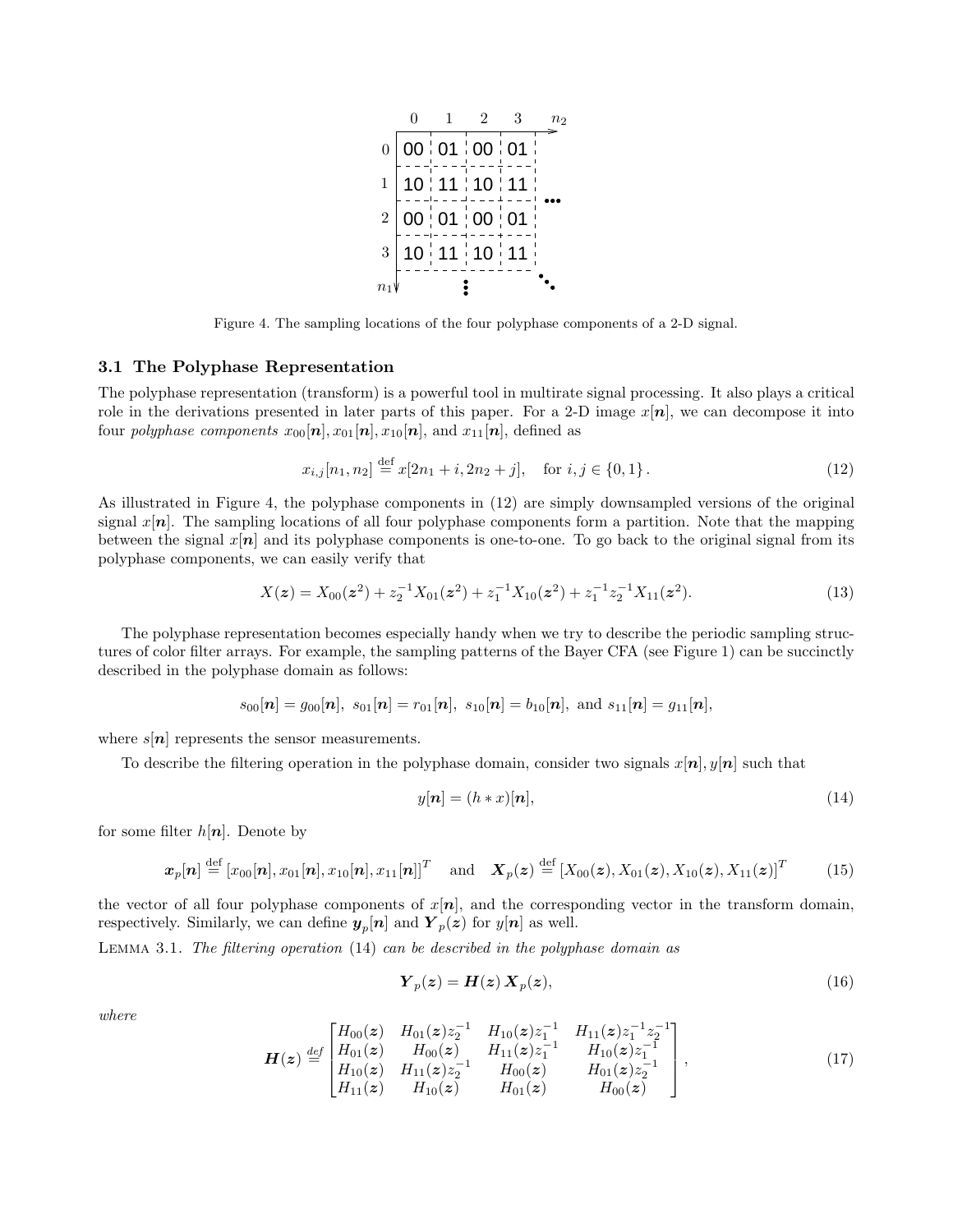and  ${H_{00}, H_{01}, H_{10}, H_{11}}$  *are the polyphase components of the filter H.* 

At this point, it may seem that going to the polyphase domain only makes the filtering operation more complicated. As we shall see below however, the primary advantage in using the polyphase notation is that it can convert the *shift-variant* operator  $P_oP_d$  used in the AP algorithm to a multiple-input-multiple-output system of *shift-invariant* (filtering) operations. The added complexity of dealing with matrix-vector multiplications [such as in (16) and (17)] are more than compensated for by the convenience of working with shift-invariant operators.

# 3.2 Simplifying the AP Algorithm in the Polyphase Domain

Equipped with the tool of polyphase representation, we can now express the iterative procedure of the AP algorithm

$$
r^{(k+1)}[n] = (P_o r^{(k+0.5)})[n] = (P_o P_d r^{(k)})[n], \text{ for } k = 0, 1, 2, ...
$$

in a simplified form. To that end, we first introduce the following change of variables

$$
c^{(k)}[\boldsymbol{n}] \stackrel{\text{def}}{=} r^{(k)}[\boldsymbol{n}] - \widehat{g}[\boldsymbol{n}] \quad \text{and} \quad c^{(k+0.5)}[\boldsymbol{n}] \stackrel{\text{def}}{=} r^{(k+0.5)}[\boldsymbol{n}] - \widehat{g}[\boldsymbol{n}], \tag{18}
$$

where  $\hat{g}[n]$  is the estimated green channel. We refer to  $\{c^{(k)}[n], c^{(k+0.5)}[n]\}$  the "chrominance" signals, as they are the differences between the red and green channels. Note that studying  $c^{(k)}[\boldsymbol{n}]$  is equivalent to studying  $r^{(k)}[n]$ , because  $\widehat{g}[n]$  is estimated before—and does not change during—the iteration process.

As shown in the following lemma, the main advantage in working with the chrominance signals in (18) is the simplification of the detail update operator  $P_d$  from the form of (6) to a *single filtering* operation.

Lemma 3.2. *After the detail update step at the* k*th iteration, we have*

$$
C^{(k+0.5)}(z) = H(z) C^{(k)}(z), \tag{19}
$$

*where*  $H(z)$  *is the filter defined in* (4).

Next, we focus on the observation update operator  $P<sub>o</sub>$ , which can also be conveniently described in the polyphase domain.

Lemma 3.3. *After the observation update step at the* k*th iteration, we have*

$$
c_{ij}^{(k+1)}[n] = \begin{cases} s_{01}[n] - \hat{g}_{01}[n] & if i = 0, j = 1\\ c_{ij}^{(k+0.5)}[n] & otherwise. \end{cases}
$$
(20)

We see from (20) that only three of the polyphase components  $(c_{00}^{(k)}[n], c_{10}^{(k)}[n], c_{11}^{(k)}[n])$  are ever modified during the iteration process (due to the filtering operation in  $P_d$ ), whereas the fourth one,  $c_{01}^{(k)}[\boldsymbol{n}]$ , always remains the same. This observation implies that we only need to study the evolution and convergence of the following vector

$$
\mathbf{c}_{v}^{(k)}[\mathbf{n}] \stackrel{\text{def}}{=} \left[c_{00}^{(k)}[\mathbf{n}], c_{10}^{(k)}[\mathbf{n}], c_{11}^{(k)}[\mathbf{n}]\right]^{T}
$$
(21)

in the iteration process. As concatenations of the three varying polyphase components,  $\{c_v^{(k)}[n]\}$  defined above are elements of the following Cartesian product space

$$
\ell_3^2 \stackrel{\text{def}}{=} \ell^2(\mathbb{Z}^2) \times \ell^2(\mathbb{Z}^2) \times \ell^2(\mathbb{Z}^2).
$$

THEOREM 3.4. *At every iteration of the AP algorithm, the new estimate*  $c_v^{(k+1)}[n]$  *is obtained from the previous one*  $c_v^{(k)}[n]$  *through a* fixed *mapping*  $T: \ell_3^2 \longmapsto \ell_3^2$ , *defined in the transform domain as* 

$$
C_v^{(k+1)} = \left( TC_v^{(k)} \right) (z) \stackrel{def}{=} T(z) C_v^{(k)}(z) + B(z), \tag{22}
$$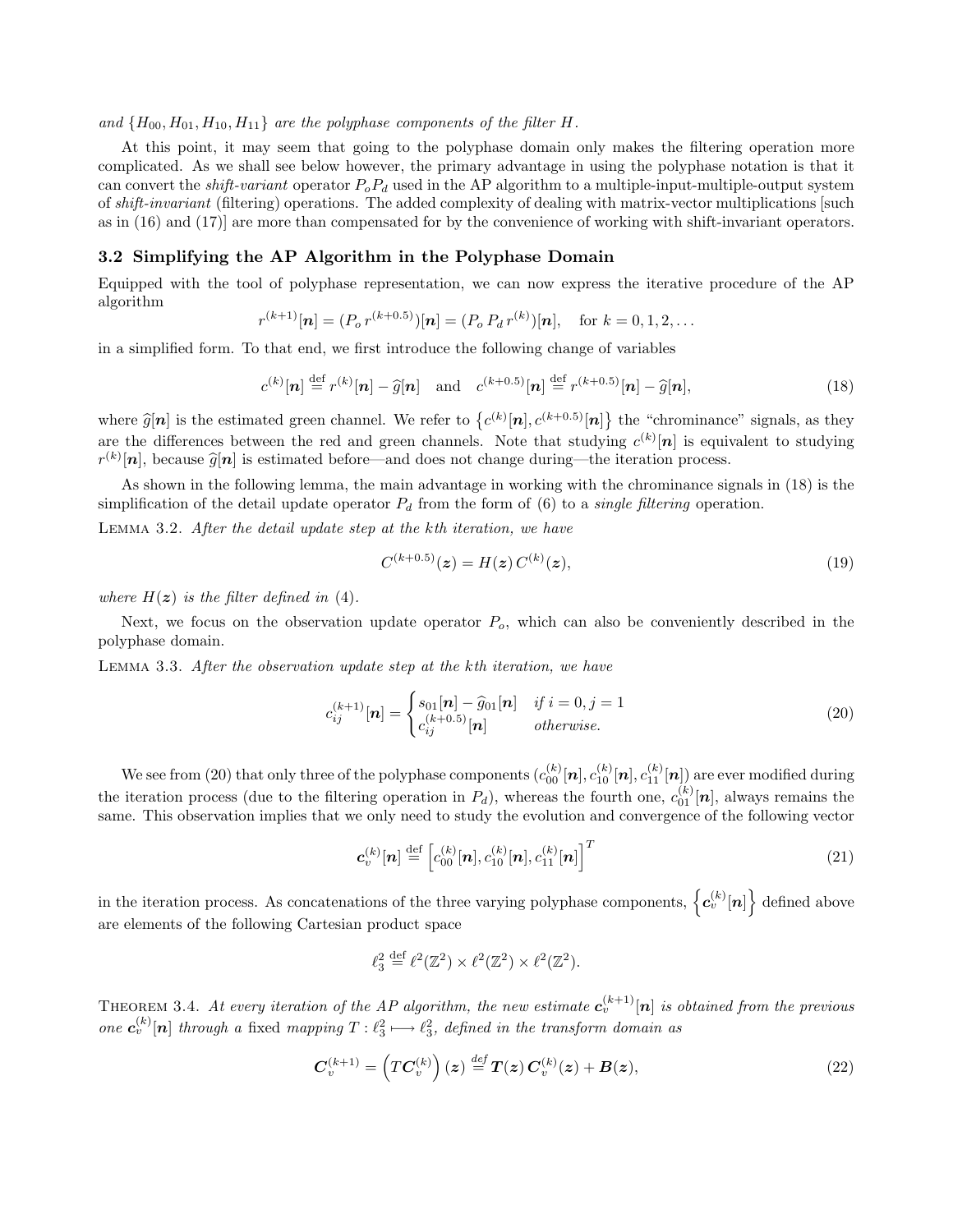*where*  $T(z)$  *is a matrix obtained from*  $H(z)$  *in* (17) *after removing its 2nd row and 2nd column, and* 

$$
\boldsymbol{B}(\boldsymbol{z}) \stackrel{\text{def}}{=} [H_{01}(\boldsymbol{z})z_2^{-1}, H_{11}(\boldsymbol{z})z_2^{-1}, H_{10}(\boldsymbol{z})]^T (S_{01}(\boldsymbol{z}) - \widehat{G}_{01}(\boldsymbol{z})). \tag{23}
$$

*Proof.* Let  $S = [e_1, e_3, e_4]$  be a constant  $4 \times 3$  matrix, where  $e_i$  is the *i*th standard basis vector of  $\mathbb{R}^4$ . According to Lemma 3.3, we have

$$
C_v^{(k+1)}(z) = C_v^{(k+0.5)}(z) = S^T C_p^{(k+0.5)}(z) = S^T H(z) C_p^{(k)}(z),
$$
\n(24)

where the second equality can be verified from the definition of  $c_v[n]$  in (21), and the last equality is due to Lemma 3.2. Again, from the definition of  $c_v[n]$  in (21), we can write

$$
\boldsymbol{C}_{p}^{(k)}(\boldsymbol{z}) = \boldsymbol{S} \boldsymbol{C}_{v}^{(k)}(\boldsymbol{z}) + [0, 1, 0, 0]^T \boldsymbol{C}_{01}^{(k)}(\boldsymbol{z}).
$$

Substituting the above equality into (24), we reach

$$
\boldsymbol{C}^{(k+1)}_{v}(\boldsymbol{z}) = \boldsymbol{S}^{T} \, \boldsymbol{H}(\boldsymbol{z}) \, \boldsymbol{S} \, \boldsymbol{C}^{(k)}_{v}(\boldsymbol{z}) + \boldsymbol{S}^{T} \, \boldsymbol{H}(\boldsymbol{z}) \, [0,1,0,0]^{T} \boldsymbol{C}_{01}^{(k)}(\boldsymbol{z})
$$

Using the fact that  $C_{01}^{(k)}(z) \equiv S_{01}(z) - \hat{G}_{01}(z)$  for all k, we get (22) after some straightforward calculations.

## 3.3 Convergence by Contraction Mapping

We are now ready to present one of the key results of this work: the convergence of the AP algorithm by contraction mapping. First, we recall the following facts that are relevant to our discussions.

Definition 3.5. *A mapping* T *from a Hilbert space* H *to itself is call* Lipschitz continuous*, if there is some real number*  $\alpha > 0$  *such that* 

$$
||T(x_1) - T(x_2)|| \le \alpha ||x_1 - x_2||, \text{ for all } x_1, x_2 \in \mathcal{H}.
$$

*The smallest such value of*  $\alpha$ *, denoted by*  $\alpha_T$ *, is called the Lipschitz constant of* T. Furthermore, if  $\alpha_T < 1$ *, then* T *is a* contraction mapping*.*

THEOREM 3.6 (CONTRACTION MAPPING THEOREM<sup>5</sup>). Let  $T: \mathcal{H} \longmapsto \mathcal{H}$  be a contraction mapping with *Lipschitz constant*  $0 < \alpha_T < 1$ *.* 

- *1. The mapping*  $T$  *admits one and only one fixed point*  $\hat{x}$ *,* i.e.,  $T(\hat{x}) = \hat{x}$ *.*
- 2. For arbitrary  $x^{(0)} \in \mathcal{H}$ , the iterated sequence  $x^{(k+1)} = T(x^{(k)})$  always converges to  $\hat{x}$ .
- *3. The speed of convergence is bounded by the following inequality*

$$
||x^{(k)} - \widehat{x}|| \le \frac{(\alpha_T)^k}{1 - \alpha_T} ||x^{(0)} - \widehat{x}||.
$$

Now we just need to check that the mapping  $T$  as defined in  $(22)$  is indeed a contraction. If that is the case, then the convergence of the AP algorithm will be automatically guaranteed by the contraction mapping theorem stated above. The following proposition presents a simple way to obtaining the Lipschitz constant of  $T$ .

Proposition 2. *The Lipschitz constant of the mapping* T *defined in* (22) *can be calculated as*

$$
\alpha_T = \max_{\omega} \sigma_{\max} \left( T(e^{j\omega}) \right), \tag{25}
$$

*where*  $\sigma_{\text{max}}(\cdot)$  *denotes the largest singular value of a matrix.* 

In practice, the Lipschitz constant in (25) can be estimated as follows. Suppose that all the polyphase filters in (17) are FIR, and of sizes up to  $L \times L$ . For any of these filters  $(e.g. h_{00}[\boldsymbol{n}])$ , we can zero-pad the filter to size  $N \times N$  (with  $N \geq L$ ) and then apply a 2-D discrete Fourier transform (via FFT). Doing so yields the Fourier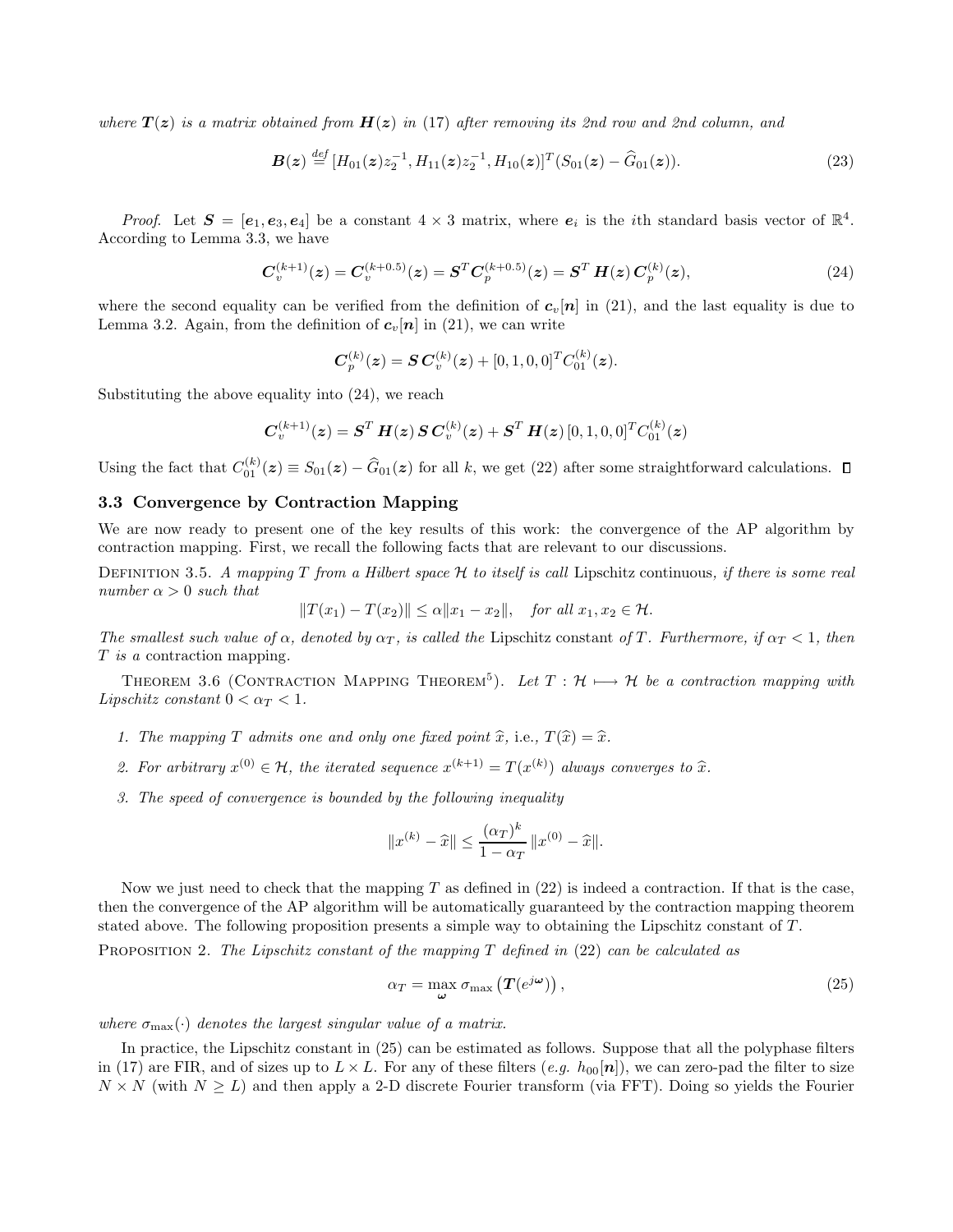transform  $H_{00}(e^{j\omega})$  on a discrete grid  $\{\omega = (k_1, k_2)/N$ , for  $0 \le k_1, k_2 < N\}$ . Thus, we can obtain the following estimate

$$
\alpha_T(N) = \max_{\omega = \frac{2\pi}{N}(k_1,k_2)} \sigma_{\max} \left( T(e^{j\omega}) \right),
$$

which approaches the true quantity in  $(25)$  as N goes to infinity.

Example 3. *Consider the filters proposed in Ref. 4, whose coefficients are given in Example 1. Choosing* N = 2048 *leads to the estimate*

$$
\alpha_T \approx \alpha_T(N) = 0.75 < 1.
$$

*By applying Theorem 3.6, we know that the AP algorithm using this filter will always converge. Meanwhile, the convergence value is unique, and does not depend on the starting point, which corresponds to our previous observation described in Example 2.*

So far, we have used the polyphase representation and the contraction mapping theorem to address the first two questions listed at the end of Section 2.2, namely, a rigorous explanation for the convergent property, and the corresponding condition for the filter  $h[n]$  used in the iteration process. In the following section, we address the third question by proposing an efficient algorithm that directly obtain the convergence result of the AP algorithm, without going through iterations.

## 4. AN EFFICIENT NONITERATIVE IMPLEMENTATION OF THE AP ALGORITHM

#### 4.1 General Schemes

We know from Theorem 3.6 that, if the AP algorithm is convergent, then it must converge to the *unique* fixed point of the mapping T. Let  $\mathbf{C}_v(z)$  denote the transform domain representation of the fixed point. Applying the definition of the mapping  $T$  in Theorem 3.4, we obtain

$$
\widehat{\boldsymbol{C}}_v(\boldsymbol{z}) = \left(\boldsymbol{T}\, \widehat{\boldsymbol{C}}_v\right)(\boldsymbol{z}) = \boldsymbol{T}(\boldsymbol{z})\, \widehat{\boldsymbol{C}}_v(\boldsymbol{z}) + \boldsymbol{B}(\boldsymbol{z}).
$$

The above equality implies that

$$
\begin{aligned} \widehat{\boldsymbol{C}}_{v}(z) &= \left(1 - \boldsymbol{T}(z)\right)^{-1} \boldsymbol{B}(z) \\ &= \left(1 - \boldsymbol{T}(z)\right)^{-1} \left[H_{01}(z) z_{2}^{-1}, H_{11}(z) z_{2}^{-1}, H_{10}(z)\right]^{T} (S_{01}(z) - \widehat{\boldsymbol{G}}_{01}(z)), \end{aligned} \tag{26}
$$

$$
\stackrel{\text{def}}{=} [F_{00}(z), F_{10}(z), F_{11}(z)]^T (S_{01}(z) - \widehat{G}_{01}(z))
$$
\n(27)

where (26) is due to (23). Recall that  $\hat{C}_v = [\hat{C}_{00}(z), \hat{C}_{10}(z), \hat{C}_{11}(z)]^T$  is a concatenation of the three polyphase components of the chrominance signal  $\hat{c}[n]$ . Consequently, (27) means that

$$
\widehat{C}_{ij}(z) = F_{ij}(z) \left( S_{01}(z) - \widehat{G}_{01}(z) \right), \quad \text{where } i, j \in \{ (0,0), (1,0), (1,1) \}.
$$

In words, the final convergence result of the AP algorithm can be directly obtained by three filtering operations in the polyphase domain. Meanwhile, as shown in Lemma 3.3, the remaining polyphase component,  $\tilde{C}_{10}(z)$ , is equal to  $S_{01}(z) - \widehat{G}_{01}(z)$ . We summarize the block diagram of the proposed noniterative implementation of the AP algorithm in Figure 5.

#### 4.2 Numerical Experiments

To demonstrate the performance of the proposed scheme shown in Figure 5, we apply both the proposed noniterative algorithm and the original AP algorithm to the 24 standard Kodak test images. For the proposed algorithm, the three polyphase filters  $F_{00}(z)$ ,  $F_{10}(z)$ , and  $F_{11}(z)$  defined in (27) are generally not FIR. However, these filters can be well-approximated by their finitely-truncated versions. In our experiments, we truncated the filters to the size of  $7 \times 7$ . For the AP algorithm, we test two different options for the maximum number of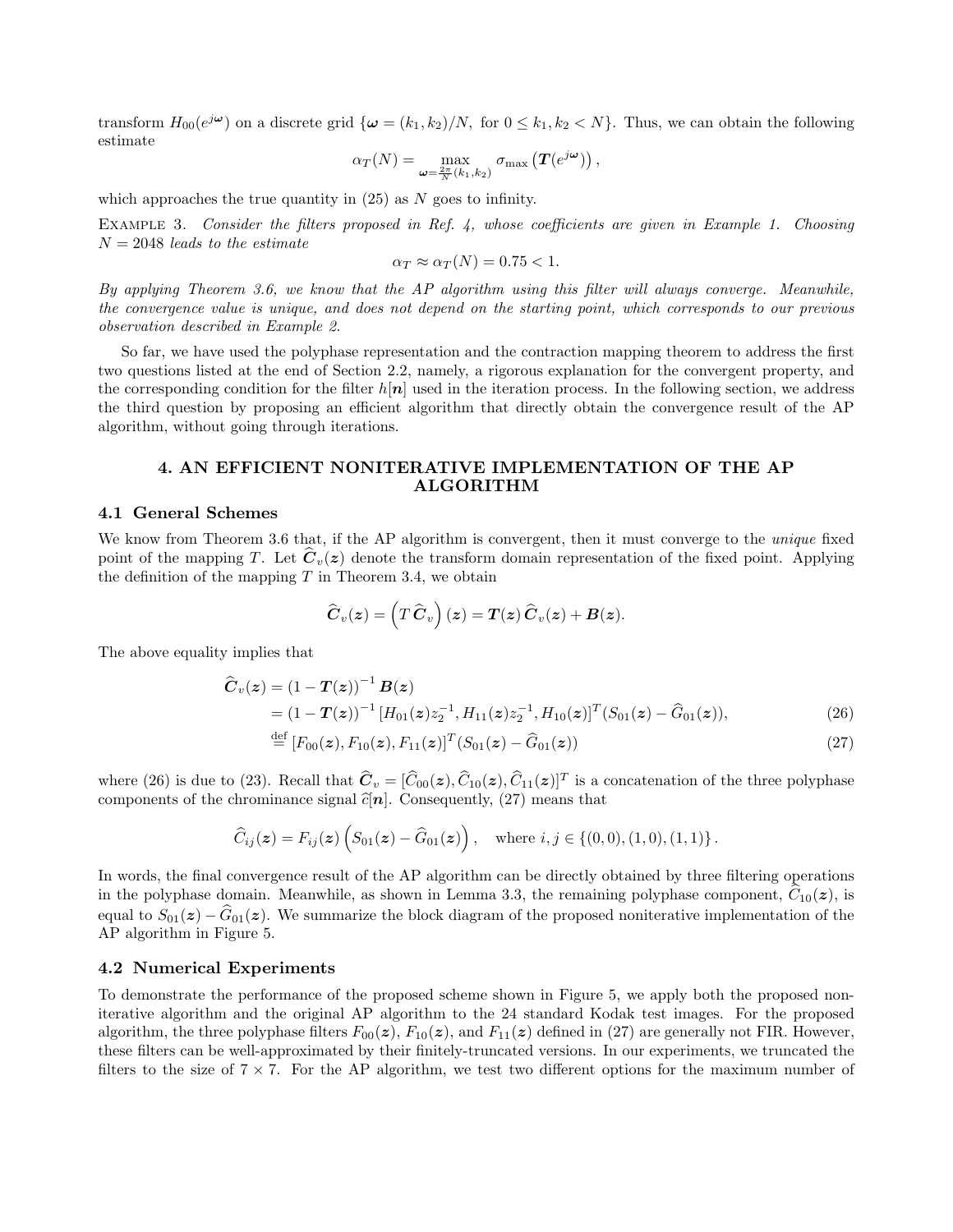

Figure 5. The block diagram of the proposed noniterative implementation of the AP algorithm. The estimated fullresolution red channel  $\hat{r}[n]$  can be obtained by applying three filtering operations in the polyphase domain. In the figure,  $D_2$  represents downsampling by 2 along both dimensions, and  $U_2$  represents upsampling by 2 along both dimensions.

iterations: 15 and 5. The former will ensure us to obtain the convergence value of the procedure, while the latter is more commonly used in practice due to its reduced computational load.

We implement both algorithms in Matlab<sup>\*</sup>, and the experiments are carried out on a computer with a 2.2 GHz CPU. Table 1 summarizes the main results, averaged over the 24 test images. We measure the accuracy of the algorithms in terms of the peak signal-to-noise ratio (PSNR) of the demosaicked images. Note that the PSNR values for the green channel are the same for different algorithms, since both AP and the proposed scheme follow the same steps in estimating the missing green pixels. For the red and blue pixels, the PSNR values obtained by the proposed scheme are very close to those reached by AP after 15 iterations. This indicates that our noniterative algorithm can accurately compute the final convergence values of the AP procedure, even though the polyphase filters used in our scheme are truncated approximations. It is also interesting to notice that applying the AP algorithm with only 5 iterations can actually generate better results in terms of PSNR, though the differences are quite small.

The main advantage of the proposed algorithm is its computational efficiency. As shown in the table, we divide the total running time into two parts: the initialization stage (obtaining the green channel) and the refinement stage (obtaining the red and blue channels). For the former, the proposed algorithm implements the simplified formula (6) for the detail update operator  $P_d$ , which contributes to reducing the running time by a factor of 3 (from 0.388 s to 0.125 s). More substantial improvements can be found in the refinement stage: the original AP algorithm approaches the reconstruction problem via iteration, whereas the proposed scheme achieves the same goal by direct filtering operations in the polyphase domain. Correspondingly, the running time can be dramatically reduced. For example, compared with the AP algorithm (with 5 iterations), the proposed noniterative scheme reduces the time spent on the refinement stage by a factor of 13, and reduces the total running time by a factor of 9. As we see from the case of AP with 15 iterations, the speedup will become even more significant when the number of iterations in the AP algorithm increases.

# 5. CONCLUSIONS

We presented in this paper a detailed treatment of a classical color image demosaicking algorithm based on alternating projections. On the theoretical side, our analysis provides a rigorous foundation for the convergence of the AP algorithm, based on the contraction mapping theorem. On the practical side, we propose an efficient noniterative implementation of the AP algorithm in the polyphase domain. Numerical experiments confirm that the proposed algorithm can achieve the same results obtained by the iterative AP procedure at convergence, but is significantly faster than the latter.

<sup>∗</sup>For the AP algorithm, we use the Matlab code provided by the authors of Ref. 4.